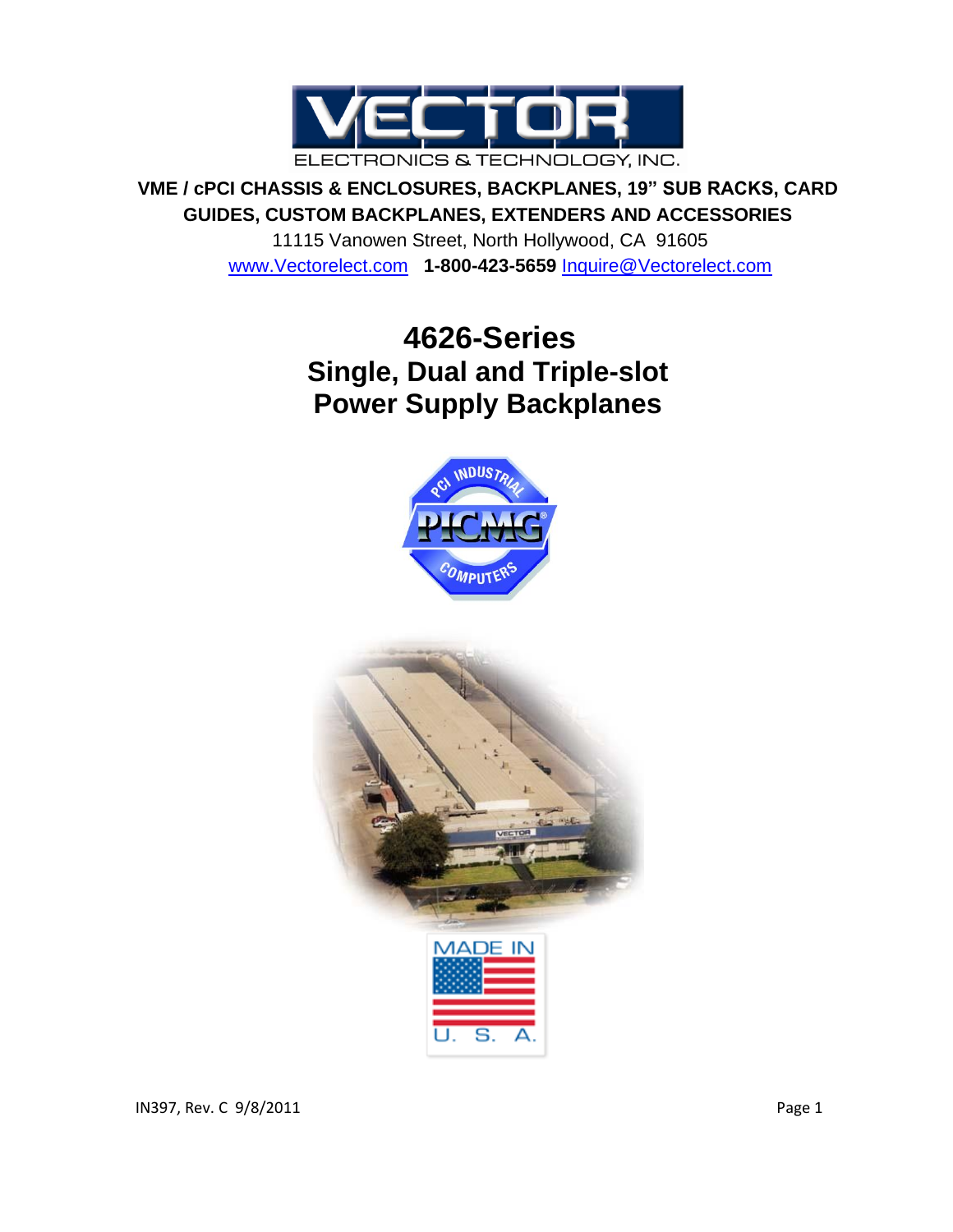#### Contents

| 1. Reference Documentation                                                  | 3                      |
|-----------------------------------------------------------------------------|------------------------|
| 2. Description and Features                                                 | 3                      |
| 2.1 Description<br>2.2 Features                                             | $\mathfrak{Z}$<br>3    |
| 3. Power Input                                                              | $\overline{4}$         |
| 4. Power Output                                                             | $\overline{4}$         |
| 4.1 ATX Connector                                                           | 5                      |
| 4.2 Power screw terminals (power bugs)                                      | 6                      |
| 4.3 PCI-47-Style 'P47' Power Supply Connectors                              | 6                      |
| 4.4 Control Header                                                          | 9                      |
| 4.5 Local / Remote Voltage Sensing                                          | 10                     |
| 4.6 Geographic Address Option                                               | 11                     |
| 5. Mechanical Drawings                                                      |                        |
| 5.1 4626-11 Single-slot<br>5.2 4626-12 Dual-slot<br>5.3 4626-14 Triple-slot | 12<br>13, 14<br>15, 16 |

CompactPCI® and PICMG® are registered trademarks of Cat.# 02127-002 S the PCI Industrial Computer Manufacturers Group.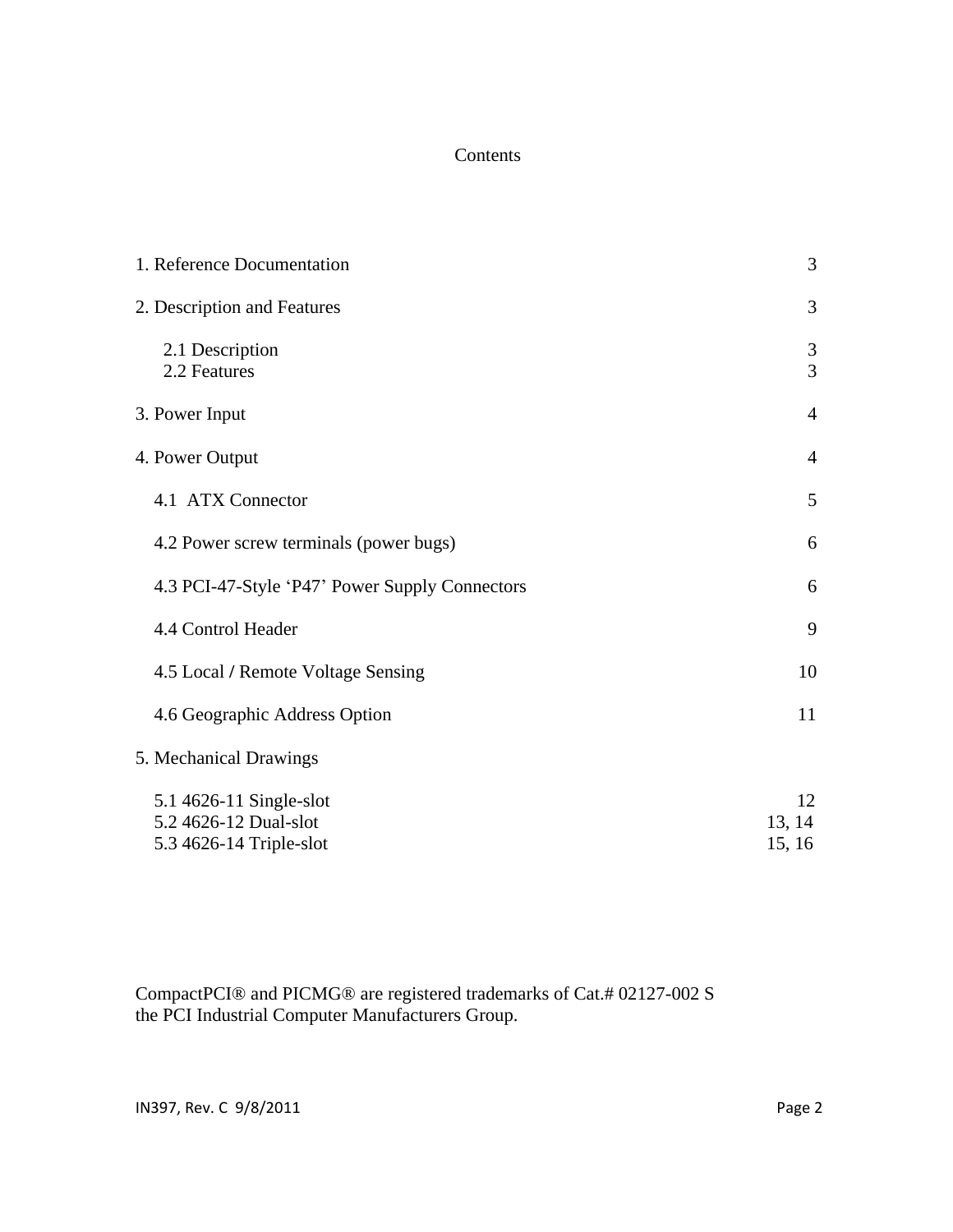#### **1. Reference Documentation**

PICMG 2.0 Rev. 3.0 CompactPCI Specification PICMG 2.11 Rev. 1.0 CompactPCI Power Interface Specification IEEE Std. 1101.10 – 1996 PCI Hardware and Software Architecture & Design, Third Edition by Ed Solari RTC Books Date published: 4/1/1996 ISBN-13: 9780929392325; ISBN: 0929392329

#### **2. Description and Features**

#### **2.1 Description**

**4626-11** is a 1.544"W 3U X 8HP power supply backplane for **ONE** CompactPCI plug-in power supply (Assy P/N's **0900-0017-\*\***).

 **4626-12** is a 3.144"W, 3U X 16HP power supply backplane for **TWO** CompactPCI plug-in power supplies (Assy P/N's **0900-0018-\*\***).

 **4626-14** is a 4.744"W, 3U X 24HP power supply backplane for **THREE** CompactPCI plug-in power supplies (Assy P/N's **0900-0023-\*\***).

(Assy  $P/N$ 's '\*\*' = '-01' fully populated, others '-' numbers can include many combinations of board loading, please contact factory or e-mail [Inquire@Vectorelect.com](mailto:Inquire@Vectorelect.com)).

#### **2.2 Features**

20-pin ATX power headers distributed across the power plane, one for each power supply

The distribution allows power to be sourced from either any the power supplies (4626-12, 4626-14). Power 'bugs' (screw terminals) are provided for high current output of each voltage. One 3-pin Mate-N-Lok power connector for AC or DC power input. Geographic addressing headers are provided for each power supply.

*Vector can customize the 4626 design to suit your specific need, please contact us at: [Inquire@Vectorelect.com.](mailto:Inquire@Vectorelect.com)*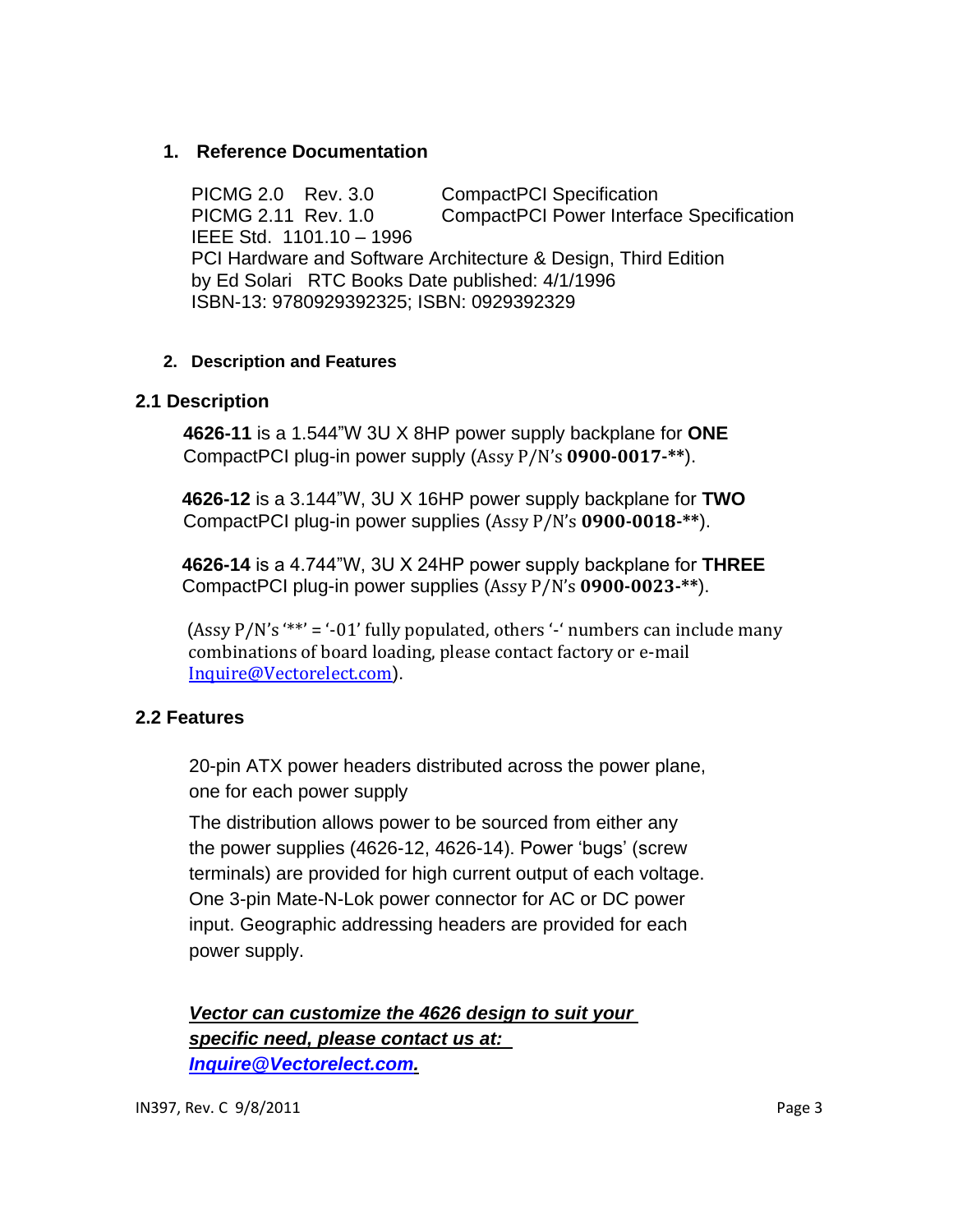#### **4626-series AC Power In (AMP Mate-N-Lok)**

A single 1x3 style AMP Mate-N-Lok connector is provided for AC power input. Total current available from line to neutral is about 11 Amps (derated for a 30Ctemperature rise with a minimum cable length of 11.3"). See the following pin-out for the Mate-N-Lok connector:

#### MATING AMP/TYPE CONNECTOR **350766-1** 14-20AWG CRIMP PINS FOR MATING AMP TYCO CONNECTOR **350550-3 Mate-N-Lok Pin Assignments**

| Mate-N-Lok<br><b>Pin Number</b> | <b>Name</b>                     | <b>Derated Current</b><br>Capacity (30C temp.<br>rise) | <b>P47 Connector</b><br><b>Connection</b> |
|---------------------------------|---------------------------------|--------------------------------------------------------|-------------------------------------------|
|                                 | <b>CHASSIS</b><br><b>GROUND</b> | 11 Amps (16 AWG<br>WIRE)                               | Connected to CGND, Pin 45                 |
| 2                               | LINE                            | 11 Amps (16 AWG<br>WIRE)                               | Connected to ACL, Pin 47                  |
| 3                               | <b>NEUTRAL</b>                  | 11 Amps (16 AWG<br>WIRE)                               | Connected to ACN, Pin 46                  |

These terminals can be used to connect a DC input supply. -48VDC and - 48VDC\_return are connected to AC Line and AC Neutral respectively. Refer to the power supply specifications for details.

#### **4. Power Output**

All series 4626 power backplanes have +5V, +3.3V, +12V, and -12V outputs.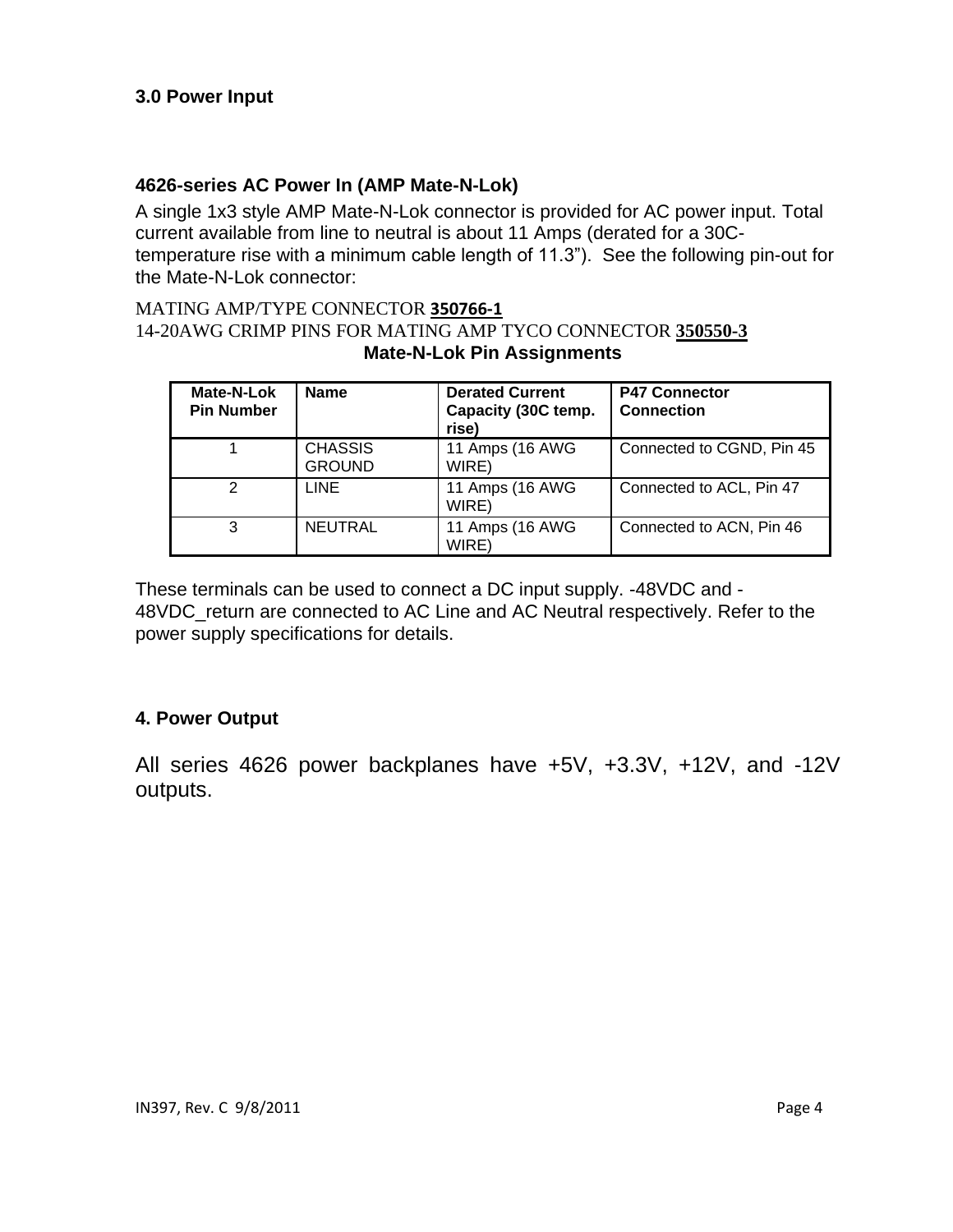#### **4.1 ATX Connectors**

Power is provided from the backplane through the use of one 20-pin ATX style power connectors for each slot. See the following for a pinout of these connectors.

| Description         | Pin | Pin            | Description                              |
|---------------------|-----|----------------|------------------------------------------|
| $+3.3V$             | 11  |                | $+3.3V$ or $3S+$<br>(see note next page) |
| $-12V$              | 12  | $\overline{2}$ | $+3.3V$                                  |
| <b>COM</b>          | 13  | 3              | <b>COM</b>                               |
| ** PS_ON or<br>INH# | 14  | 4              | $+5V$                                    |
| <b>COM</b>          | 15  | 5              | <b>COM</b>                               |
| ** COM or 5S-       | 16  | 6              | $+5V$                                    |
| <b>COM</b>          | 17  | 7              | <b>COM</b>                               |
| ** -5V or 12S+      | 18  | 8              | ** PW_OK or FAL# (see note next page)    |
| ** +5V or 5S+       | 19  | 9              | ** 5VSB or DEG# (see note next page)     |
| $+5V$               | 20  | 10             | $+12V$                                   |

### **ATX Connector Pinout – Power Supply Backplane REAR**



**NOTE:** These signals are not 'standard' ATX signals. INH#, DEG#, and FAL# are connected directly to the each power supply.

IN397, Rev. C 9/8/2011 2012 2022 12:30 Page 5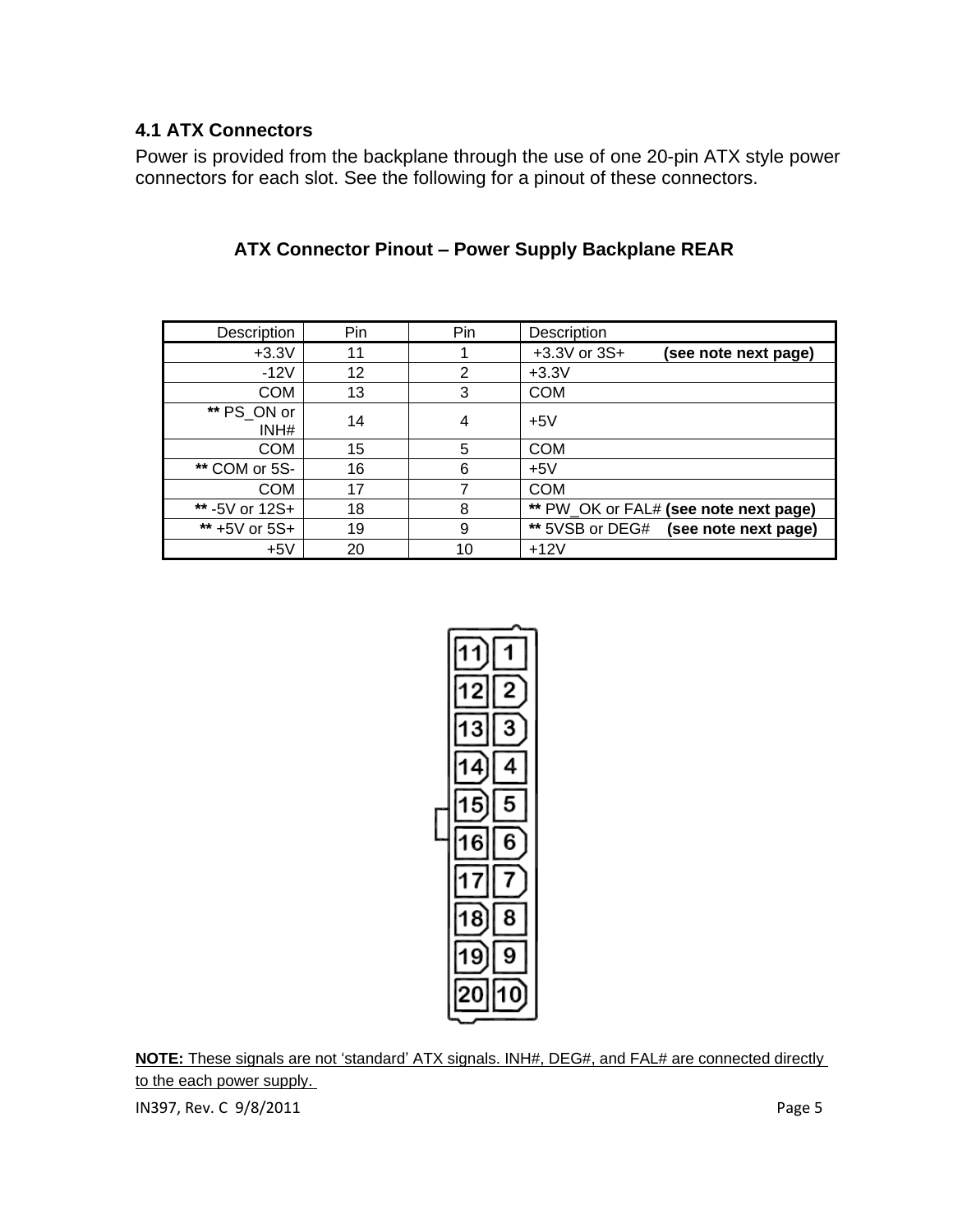Please see the CompactPCI specification PICMG 2.11 for a description of these signals. SEN3V, SEN5V, SEN12V, and SENGND are voltage sensing signals. Voltage sensing signals are standard and are present on every ATX connector. When a small difference in voltages are measured, the power supplie(s) will average the value. Connector positions are derated to 9A of current for a 20-position connector and a 30C-temperature rise. The following are the maximum currents that can be drawn through each ATX Connector:

| <b>Supply</b><br>Voltage | <b>Nominal</b><br><b>Current (each</b><br><b>ATX</b><br>Connector) | <b>Derated Current</b><br>(each ATX<br>Connector)<br>(4626-11) | <b>Derated Current for 2</b><br><b>ATX Connectors</b><br>$(4626-12)$ | <b>Derated Current for</b><br><b>3 ATX Connectors</b><br>$(4626 - 14)$ |
|--------------------------|--------------------------------------------------------------------|----------------------------------------------------------------|----------------------------------------------------------------------|------------------------------------------------------------------------|
| $+5V$                    | 36 Amps                                                            | 27 Amps                                                        | 54 Amps                                                              | 81 Amps                                                                |
| $+3.3V$                  | 24 Amps                                                            | 18 Amps                                                        | 36 Amps                                                              | 54 Amps                                                                |
| $+12V$                   | 12 Amps                                                            | 9 Amps                                                         | 18 Amps                                                              | 27 Amps                                                                |
| $-12V$                   | 12 Amps                                                            | 9 Amps                                                         | 18 Amps *                                                            | 27 Amps                                                                |

#### **4.2 Screw Terminals (Power Bugs)**

There are power output screw terminals (power bugs) that can be used when the current is greater than the capacity of the ATX connector.

The power bugs have #6 screws for typical ring or fork-type lugs. The power bugs are individually insulated, 40A rated, and derated to 25A at 30C. Terminal voltage and assignment and ratings table below:

| 4626-11<br>Voltage | 4626-11<br>Location | <b>No.Power</b><br><b>Bugs</b> | 4626-11<br><b>Max Current</b> | 4626-12<br>Voltage | 4626-12<br>Location | <b>No.Power</b><br><b>Bugs</b> | 4626-12<br><b>Max Current</b> |
|--------------------|---------------------|--------------------------------|-------------------------------|--------------------|---------------------|--------------------------------|-------------------------------|
| $+3.3$             | J6                  |                                | 40A                           | $+3.3$             | J8, J9              |                                | 80A                           |
| $+5.0$             | J <sub>7</sub>      |                                | 40A                           | $+5.0$             | J17                 |                                | 40A                           |
| $+12$              | J4                  |                                | 40A                           | $+12$              | J10                 |                                | 40A                           |
| $-12$              | J5                  |                                | 40A                           | -12                |                     |                                | 40A                           |
| <b>GND</b>         | J9                  |                                | 80A                           | GND                | J3, J15, J16        |                                | 120A                          |

| 4626-14    | 4626-14          | <b>No.Power Bugs</b> | 4626-14            |
|------------|------------------|----------------------|--------------------|
| Voltage    | Location         |                      | <b>Max Current</b> |
| $+3.3$     | J8, J10, J14     |                      | 120A               |
| $+5.0$     | J12, J16         |                      | 80A                |
| +12        | J13, J18         |                      | 80A                |
| -12        | J17, J19         |                      | 80A                |
| <b>GND</b> | J7, J9, J11, J15 |                      | 160A               |

*IF LONGER SCREWS ARE USED, MAKE ABSOLUTELY SURE THAT THE TIP OF THE SCREW DOES NOT COME IN CONTACT WITH THE BOARD SURFACE OR SHORTING MAY OCCUR.* 

#### **4.3 P47 Connector(s)**

PCI47-type connectors will allow for the plug-in of 8HP wide PICMG 2.11 power supplies. The larger #16 contacts have a current rating of 28A each, derated to 16A for a 30Ctemperature rise. The smaller #22 contacts have a current rating of 3A each.

IN397, Rev. C 9/8/2011 **Page 6** All power slots support power supplies compatible with PICMG 2.11 R1.0 Power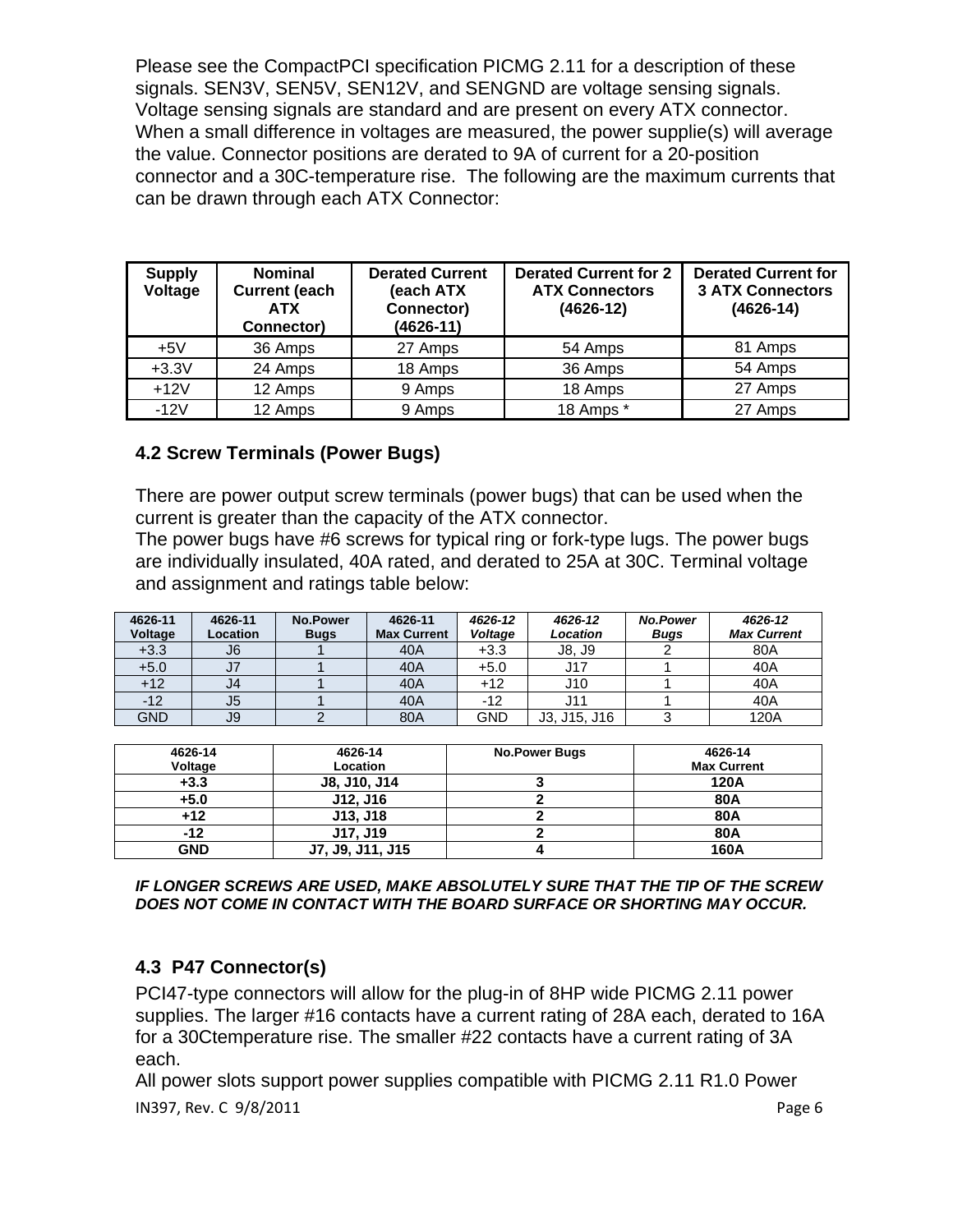| <b>Supply</b> | <b>Nominal</b><br><b>Current per</b><br>PCI47-style<br><b>Connector</b> | <b>Derated Current per</b><br><b>PCI47-style Connector</b><br>$(4626 - 11)$ | <b>Derated Current for</b><br>2 PCI47-style<br><b>Connectors</b><br>$(4626 - 12)$ | <b>Derated Current</b><br>for 3 PCI47-style<br><b>Connectors</b><br>$(4626 - 14)$ |
|---------------|-------------------------------------------------------------------------|-----------------------------------------------------------------------------|-----------------------------------------------------------------------------------|-----------------------------------------------------------------------------------|
| $+5.0V$       | 112 Amps                                                                | 64 Amps                                                                     | 128 Amps *                                                                        | 192 Amps                                                                          |
| $+3.3V$       | 168 Amps                                                                | 80 Amps                                                                     | 160 Amps *                                                                        | 240 Amps                                                                          |
| $+12.0V$      | 56 Amps                                                                 | 32 Amps                                                                     | 64 Amps *                                                                         | 96 Amps                                                                           |
| $-12.0V$      | 3 Amps                                                                  | 1.5 Amps                                                                    | 3 Amps                                                                            | 4.5 Amps                                                                          |

#### **Total Current Capacity of PCI47-style Connector**

*The ATX connectors will limit the total current capacity. All connectors use the pinouts as shown in PCI47-style connector Pinout & Mechanical Location* 

| <b>Description</b>       | Pin | Pin       | <b>Description</b> |
|--------------------------|-----|-----------|--------------------|
| AC Line/-DC IN           | 47  | 31        | GA <sub>2</sub>    |
| <b>AC Neutral/DC_RTN</b> | 46  | 30        | +5V Sense          |
| <b>Chassis GND</b>       | 45  | 29        | +5V Adjust         |
| +12V Current Share       | 44  | 28        | GA <sub>1</sub>    |
| <b>IPMB PWR</b>          | 43  | 27        | Enable             |
| <b>FAIL</b>              | 42  | 26        | <b>RSVD</b>        |
| +3.3V Current Share      | 41  | 25        | GA <sub>0</sub>    |
| <b>IPMB SDA</b>          | 40  | 24        | <b>GND</b>         |
| Inhibit                  | 39  | 23        | <b>RSVD</b>        |
| Degrade                  | 38  | 22        | <b>RTN</b>         |
| <b>IPMB SCL</b>          | 37  | 21        | $-12V$             |
| +12V Sense               | 36  | 20        | $+12V$             |
| +5V Current Share        | 35  | 19        | <b>GND</b>         |
| <b>GND Sense</b>         | 34  | $13 - 18$ | $+3.3V$            |
| +3.3V Sense              | 33  | $5 - 12$  | <b>GND</b>         |
| 3.3V Adjust              | 32  | 1-4       | $+5V$              |

### **PCI47-style, 'P47' power connector pinout**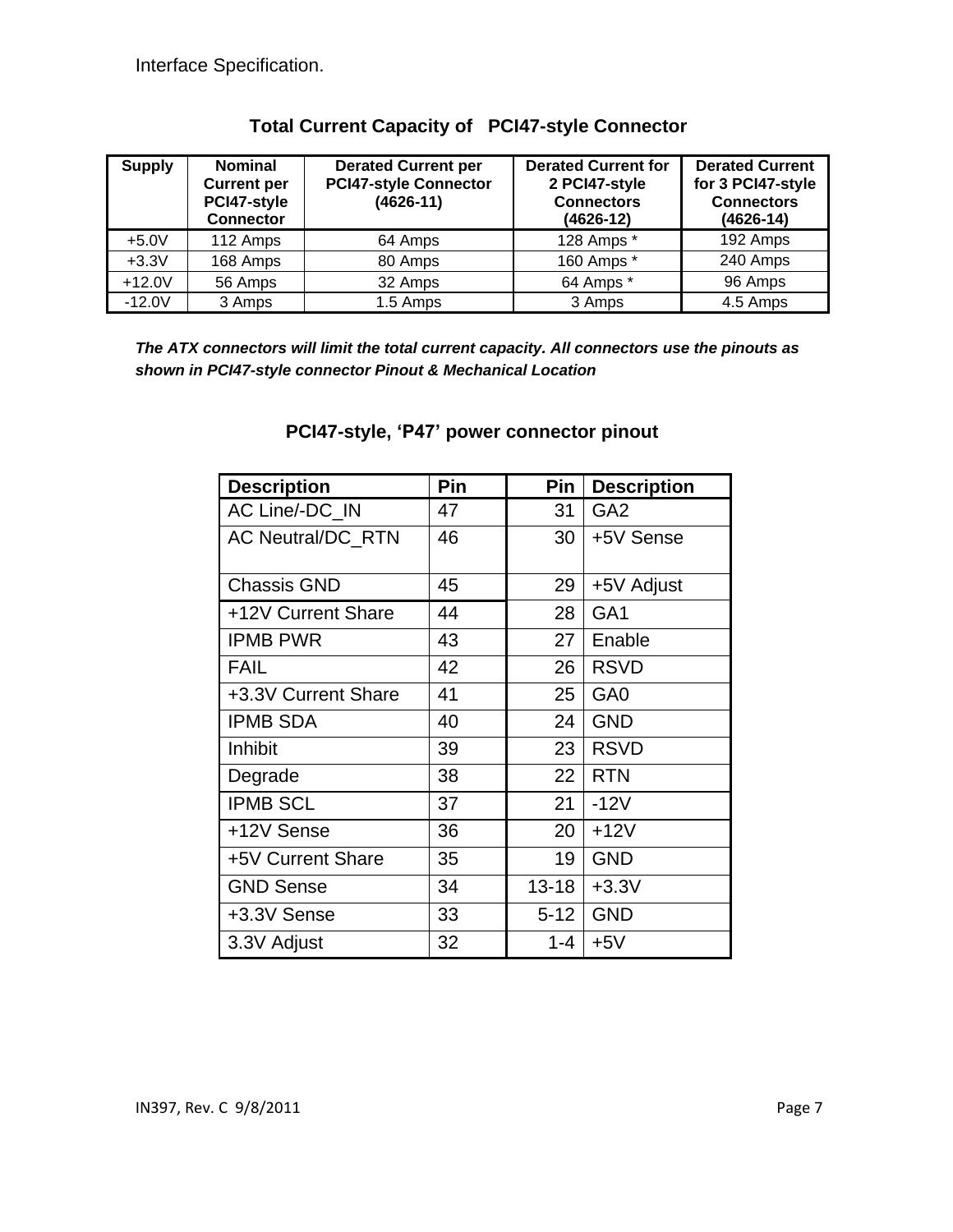

**PCI47-style, 'P47' Connector may be blue, grey or black**

IN397, Rev. C 9/8/2011 **Page 8**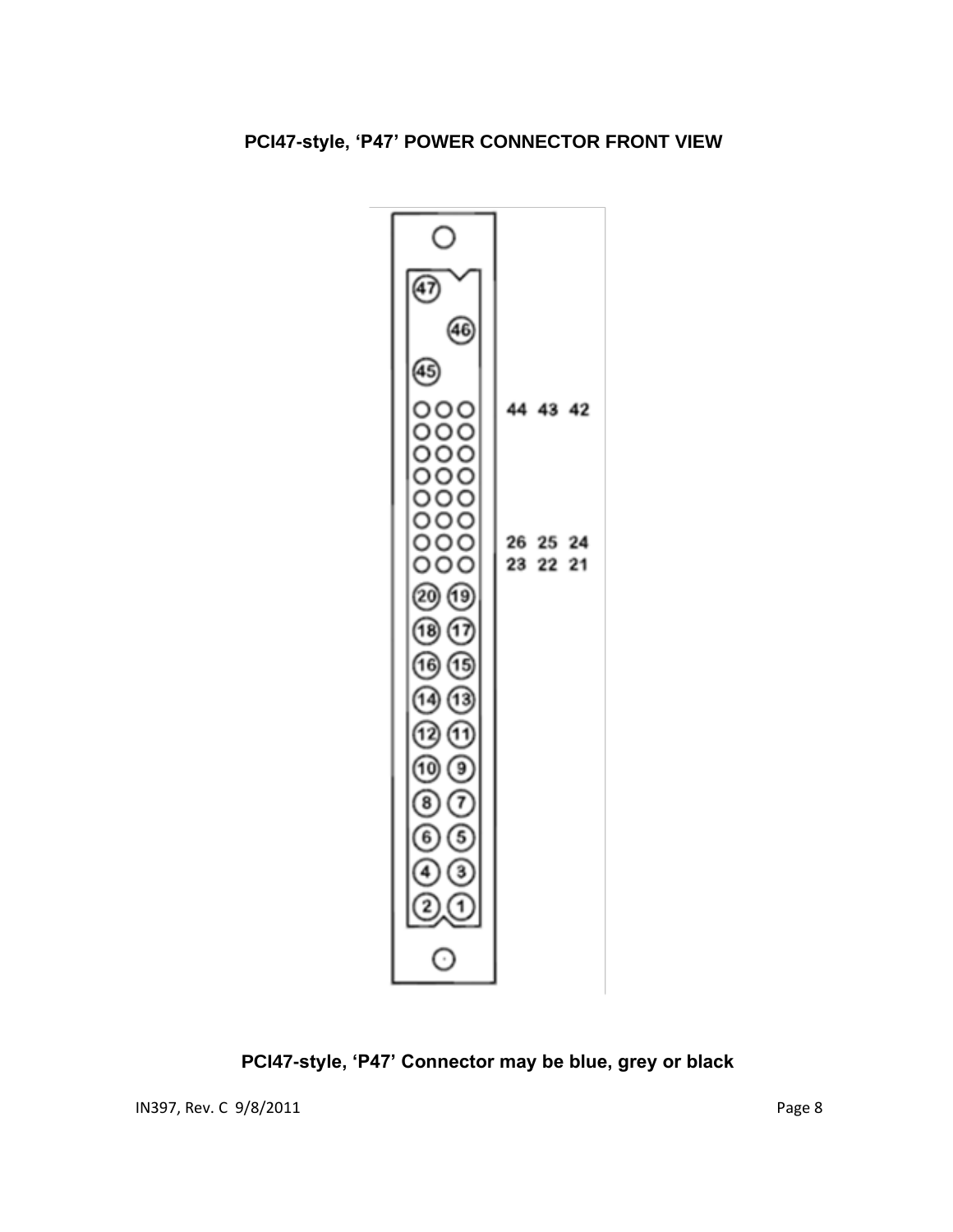#### **4.4 Utility Control Connector (Black or Blue 20-pin header)**

 A 20-pin header connector is installed at JP1 on series 4626 where the following signals can be accessed:

| Pin            | <b>Signal</b>      | <b>Description</b>                                                                                               |
|----------------|--------------------|------------------------------------------------------------------------------------------------------------------|
| <b>Number</b>  |                    |                                                                                                                  |
| 1              | FAL#               | Power supply failure. Connected to the power supply FAL# pin. (see PICMG<br>2.11, R 1.0, & PICMG 2.0, R3)        |
| $\overline{2}$ | ISH12V             | Connected to the power supply ISHARE12V pin. (not used for normal operation)                                     |
| 3              | <b>GND</b>         | Ground return for the power supply output rails.                                                                 |
| $\overline{4}$ | ISH <sub>3</sub> V | Connected to the power supply ISHARE3V pin. (not used for normal operation)                                      |
| 5              | INH#               | Power supply inhibit. Connected to the power supply INH# pin.<br>(see PICMG 2.11, R 1.0, & PICMG 2.0, R3)        |
| 6              | ISH5V              | Connected to the power supply ISHARE5V pin. (not used for normal operation)                                      |
| $\overline{7}$ | <b>SENGND</b>      | Voltage sense ground return line. Connected to the power supply SENGND pin.                                      |
| 8              | SEN12V             | +12V sense line. Connected to the power supply SEN12V pin.                                                       |
| 9              | <b>SENGND</b>      | Voltage sense ground return line. Connected to the power supply SENGND pin.                                      |
| 10             | SEN3V              | +3.3V sense line. Connected to the power supply SEN3V pin.                                                       |
| 11             | <b>SENGND</b>      | Voltage sense ground return line. Connected to the power supply SENGND pin.                                      |
| 12             | SEN5V              | +5V sense line. Connected to the power supply SEN5V pin.                                                         |
| 13             | RESVD1             | Reserved pin, uncommitted                                                                                        |
| 14             | DEG#               | Power supply degrade signal. Connector to the power supply DEG# pin (see<br>PICMG 2.11, R 1.0, & PICMG 2.0, R3). |
| 15             | $+5V$              | +5V power                                                                                                        |
| 16             | RSVD <sub>2</sub>  | Reserved pin, uncommitted                                                                                        |
| 17             | <b>IPMB SDA</b>    | Connected to power supply IPMB_SDA pin.                                                                          |
| 18             | <b>IPMB SCL</b>    | Connected to power supply IPMB_SCL pin.                                                                          |
| 19             | <b>IPMB PWR</b>    | Connected to power supply IPMB PWR pin.                                                                          |
| 20             | RSVD3              | Reserved pin, uncommitted                                                                                        |

### **BLACK OR BLUE UTILITY (CONTROL) CONNECTOR PIN ASSIGNMENTS**

**\*\*\*Female ribbon connector mate for blue/black header is FCI 66900-020LF \*\*\*Female socket connector is Amp 1-87456-6, contacts Amp 87667-5**

Sensing connections should be made using twisted pairs, with each sense signal paired with SENGND. There are 3 SENGND pins available for this. The sense wires should not be routed alongside the other power cables to minimize noise pickup. Excessive noise on the sense lines will not significantly affect regulation since the variations are too fast. However, a noise spike may trigger the over-voltage protection circuitry that has a relatively fast response time. This would cause the power supply to intermittently shut down for no apparent reason.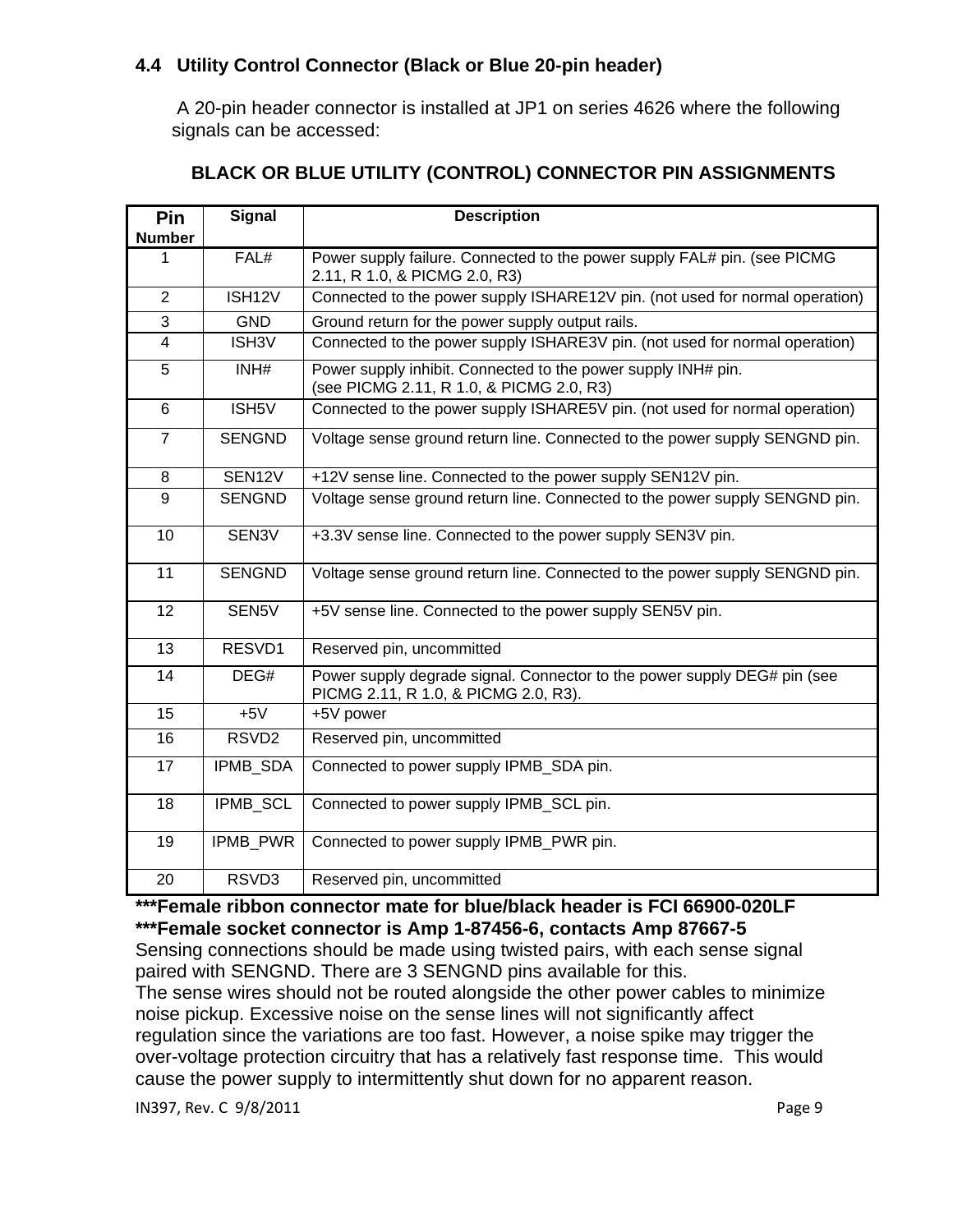#### **4.5 Local or Remote Voltage Sensing**

 The 47-pin power supply connector provides voltage measurement (sensing) capabilities for the 5V, 3.3V, and +12V power rails. Voltage sensing on the backplane is accomplished through one of the following:

 **ATX Connector Sensing:** The ATX headers provide a method to measure the voltage at the destination. Voltage measurements made at each ATX connector are averaged through 1 Ohm summing resistors. This measurement average is fed to the power supplies for power supply voltage correction.

(ATX connector is J3 on 4626-11 and J3 & J4 on 4626-12 and J4, J5 & J6 on 4626-14)

**Control Header Sensing:** The 20-pin black/blue control header can also be used to provide remote sensing on boards where there is no ATX connection.  **(**JP1 on all series 4626)

 **Local Sensing:** A local 2x4-pin sense header provides a means to bypass the external sense inputs and use the power plane as the sense input. When shunted (jumpered), the voltage is sensed locally on the backplane. See the following pinout for 'local' sense capability: (JP2 on all series 4626)

| Jumper       | <b>Voltage Sense</b> | <b>Notes</b>                                    |
|--------------|----------------------|-------------------------------------------------|
| JP2 pins 1&2 | +12V sense           | Shunted by default to force local +12V sensing. |
| JP2 pins 3&4 | +3.3V sense          | Open by default to force remote sensing.        |
| JP2 pins 5&6 | +5V sense            | Open by default to force remote sensing.        |
| JP2 pins 7&8 | <b>GND</b> sense     | Open by default to force remote GND sensing.    |

#### **JP2 Pinout**

#### **4.6 Geographic Address Configuration for 4626-11 (single-slot)**

There is one set of 3 jumpers (JP3) used to set the physical address of the slots. Pin identification of jumpers is silkscreened on the board (see mechanical drawing for 4626-11, page 12).

Use the chart on page 11 to set the geographic address jumpers. The pin numbers refer to the pins of the 2x3 header used to create the jumpers.

#### **4.6.1 Geographic Address Configuration for 4626-12 (2-slot) & 4626-14 (3-slot)**

There are two or three sets of 3 jumpers (JP3 & JP4, JP5) used to set the physical address of the slots. Pin identification of jumpers is silkscreened on the board (see mechanical drawing for 4626-12, 4626-14 page 13 - 16).

Use the following chart on page 11 to set the geographic address jumpers. The pin numbers refer to the pins of the 2x3 header used to create the jumpers.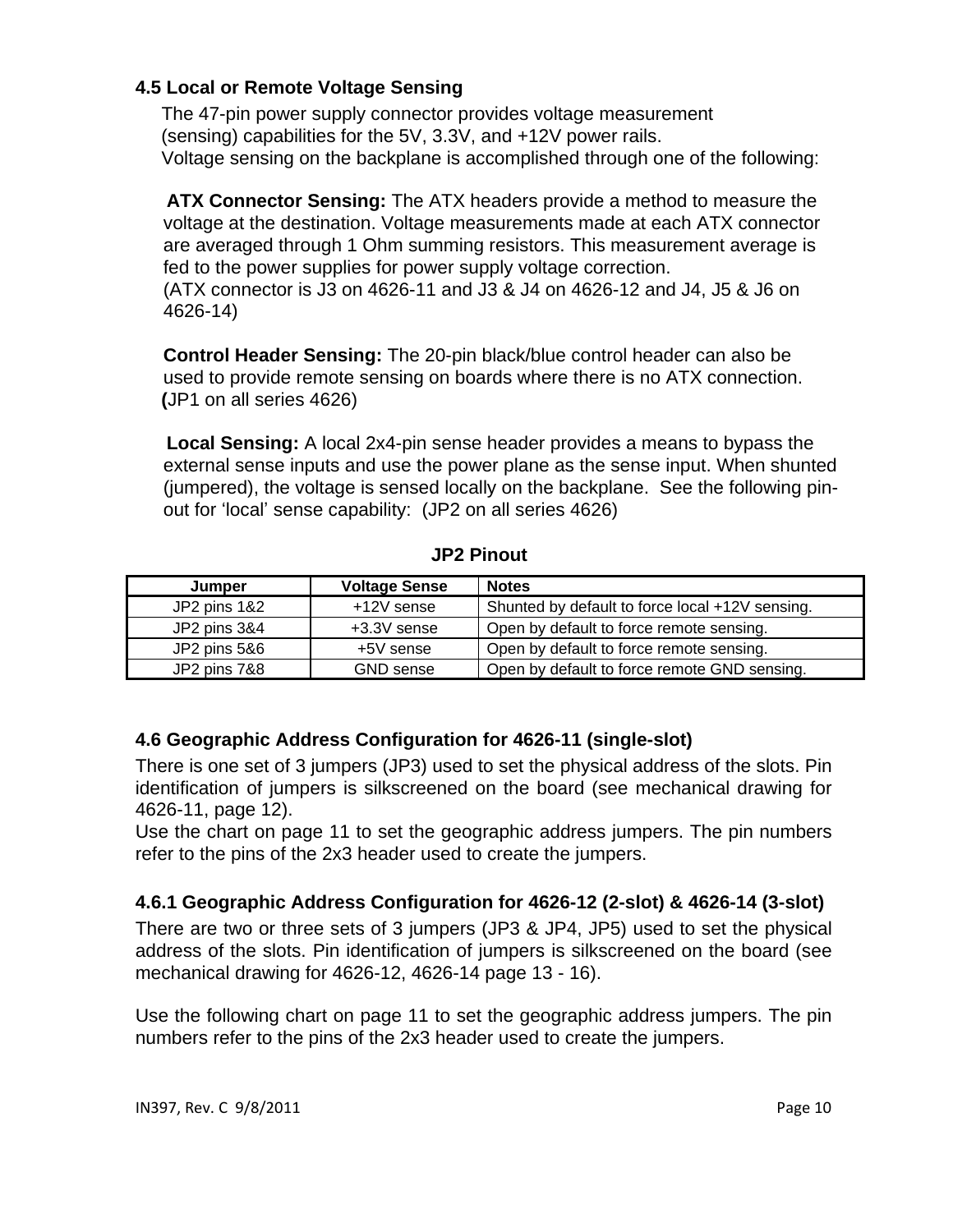| <b>Physical Slot</b><br><b>Assignment</b> | Pin 1, 2 | Pin 3, 4 | Pin 5, 6 |
|-------------------------------------------|----------|----------|----------|
|                                           | Jumpered | Jumpered | Jumpered |
| 1                                         | Jumpered | Jumpered | Open     |
| $\overline{2}$                            | Jumpered | Open     | Jumpered |
| 3                                         | Jumpered | Open     | Open     |
| $\overline{4}$                            | Open     | Jumpered | Jumpered |
| 5                                         | Open     | Jumpered | Open     |
| 6                                         | Open     | Open     | Jumpered |
| $\overline{7}$                            | Open     | Open     | Open     |

## **4626-Series Geographic Address Settings**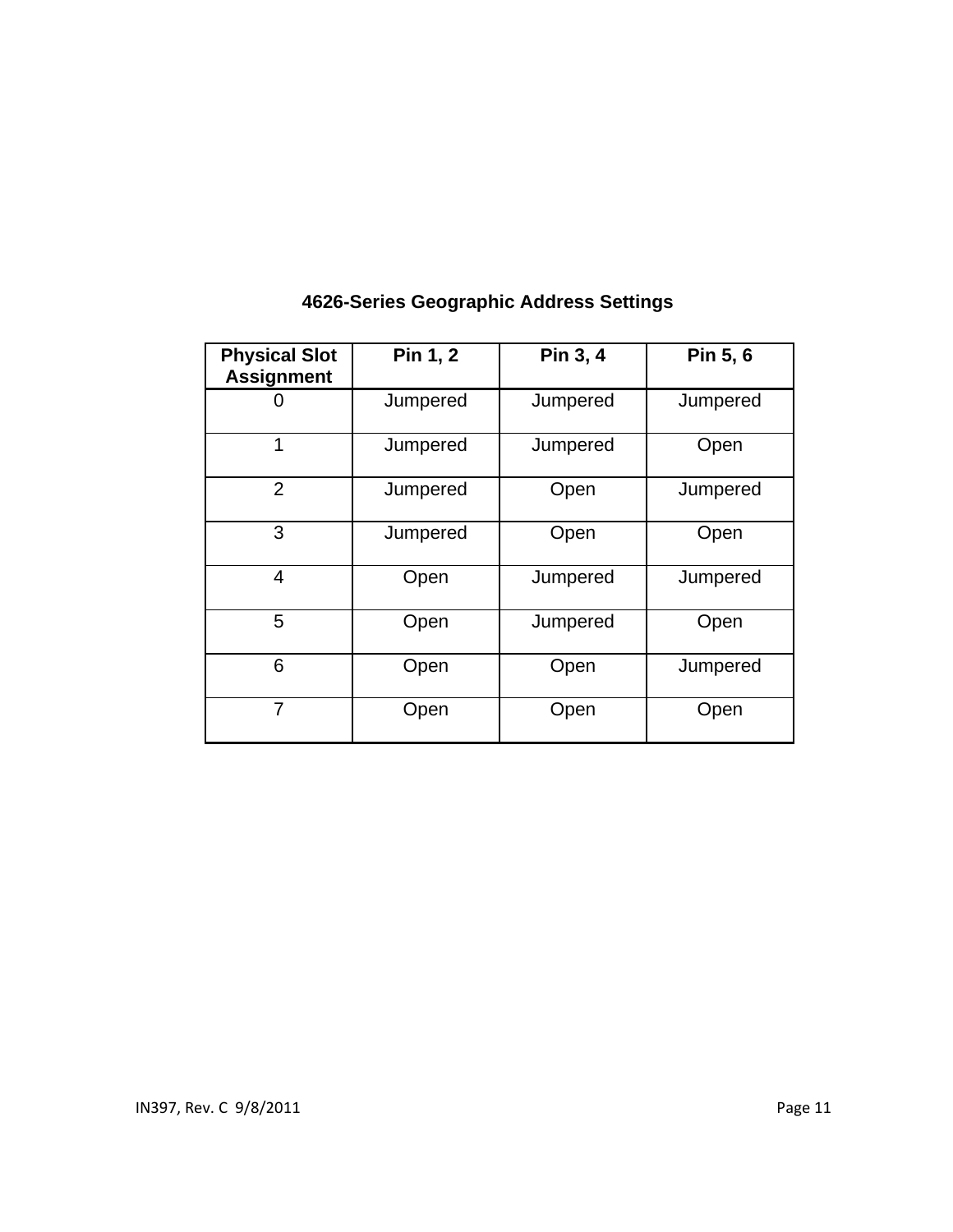**4626-11 FRONT 4626-11 REAR**



**PCI47-style, 'P47' Connector (blue shown) can also be grey or black**

IN397, Rev. C 9/8/2011 2012 2022 12:30 Page 12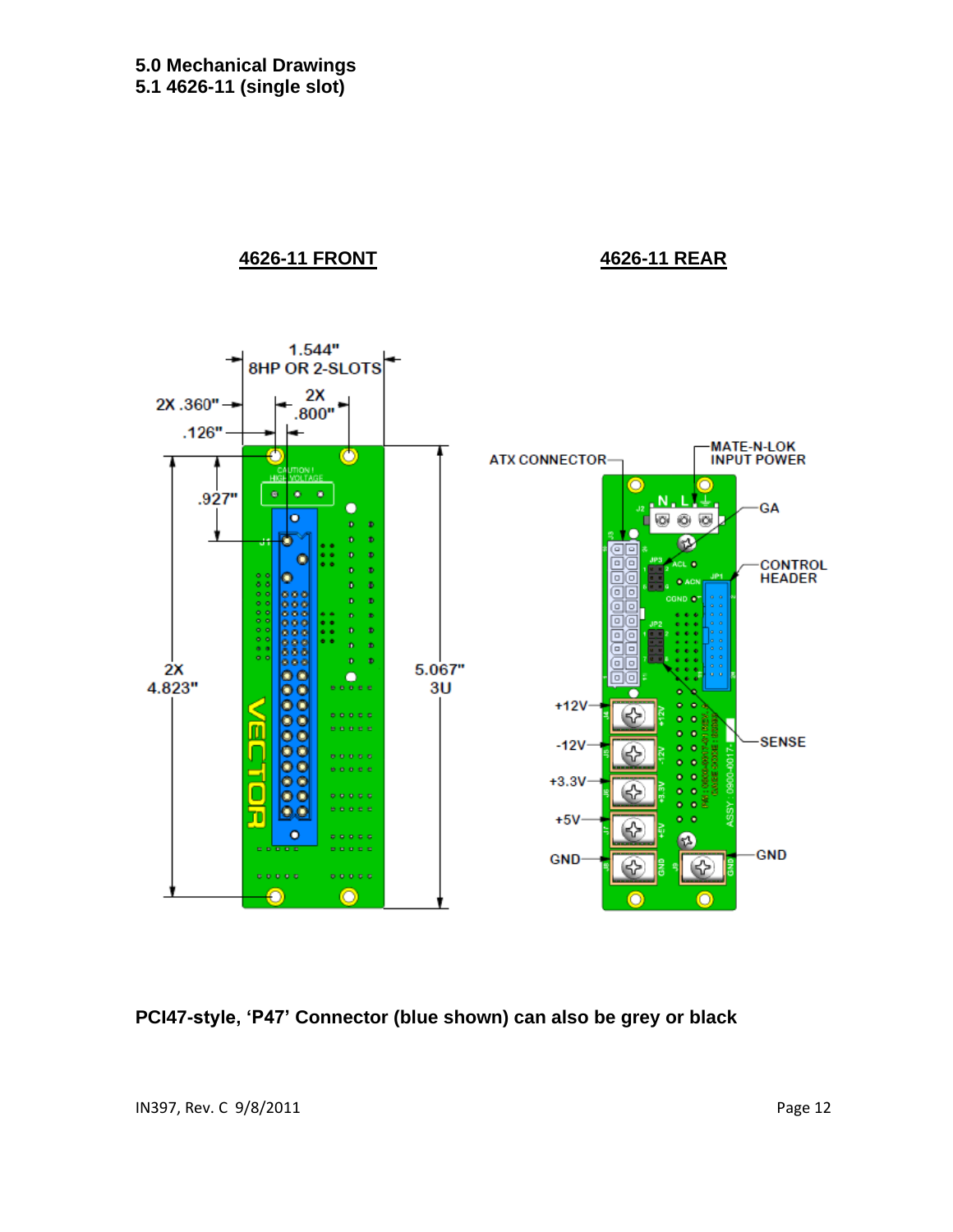

 **4626-12 FRONT**

**PCI47-style, 'P47' Connector (blue shown) can also be grey or black**

IN397, Rev. C 9/8/2011 2012 2022 12:30 Page 13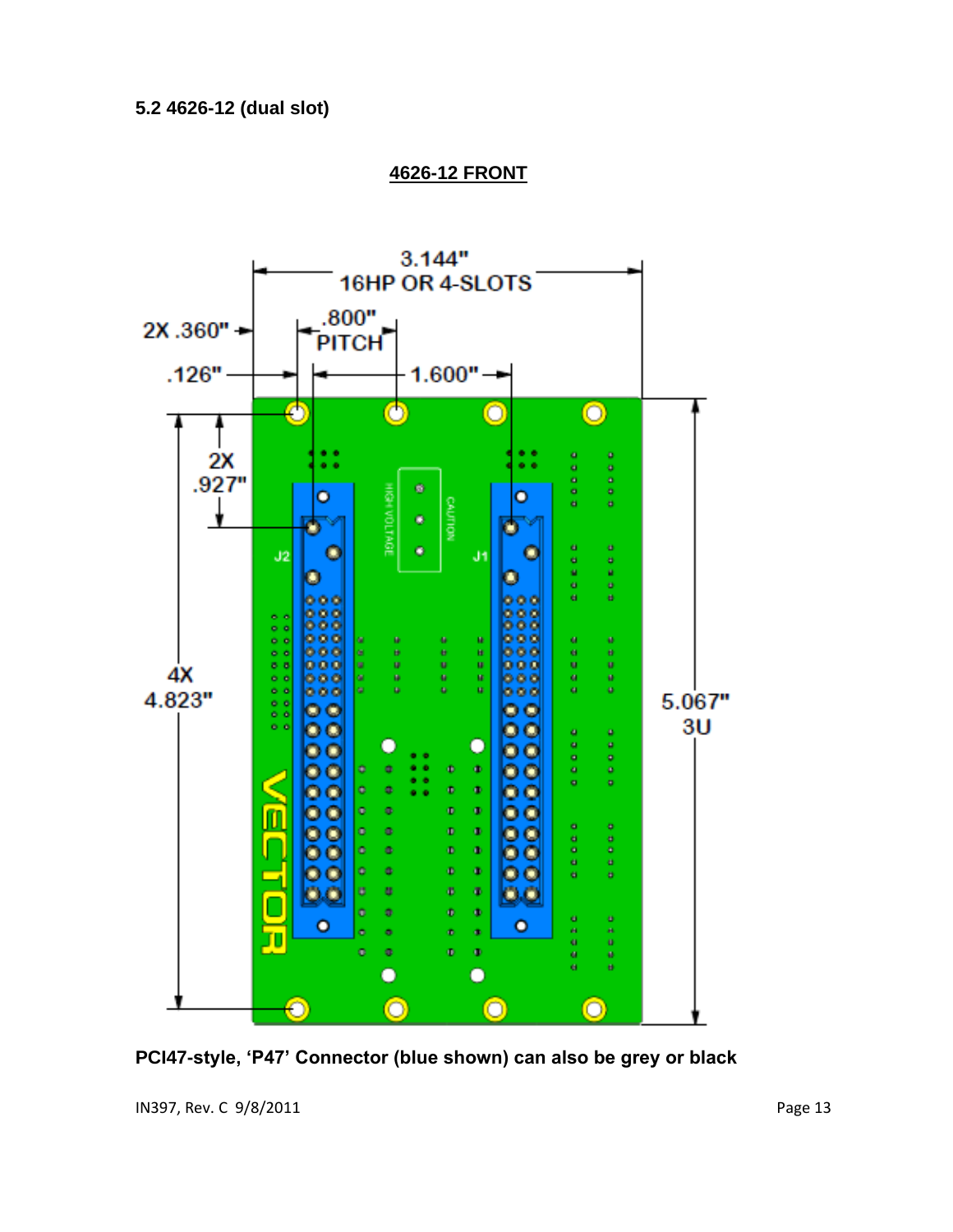#### **4626-12 REAR**

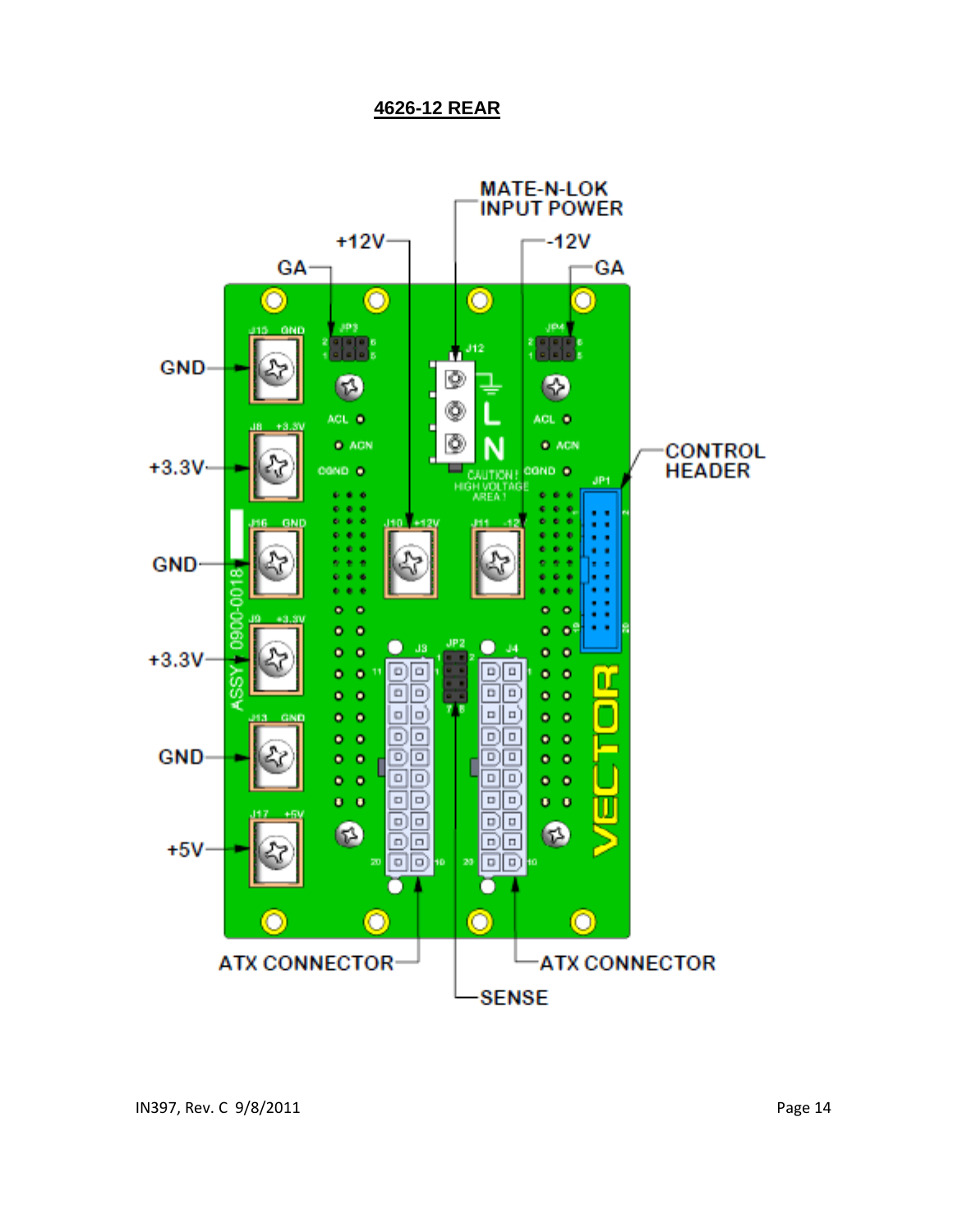

 **4626-14 FRONT**

#### **PCI47-style, 'P47' Connector (blue shown) can also be grey or black**

IN397, Rev. C 9/8/2011 2012 2020 12:00:00 Page 15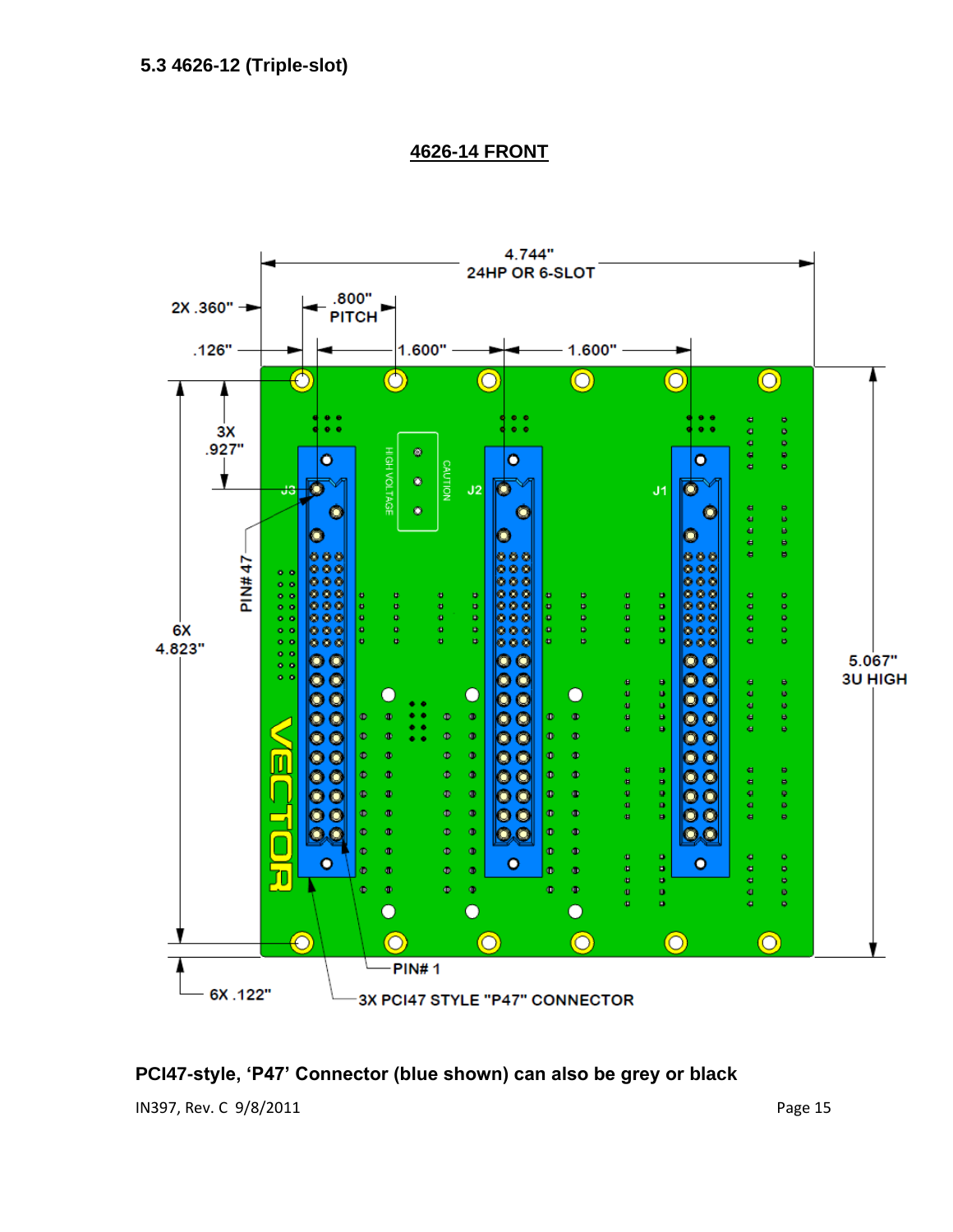#### **4626-14 REAR**

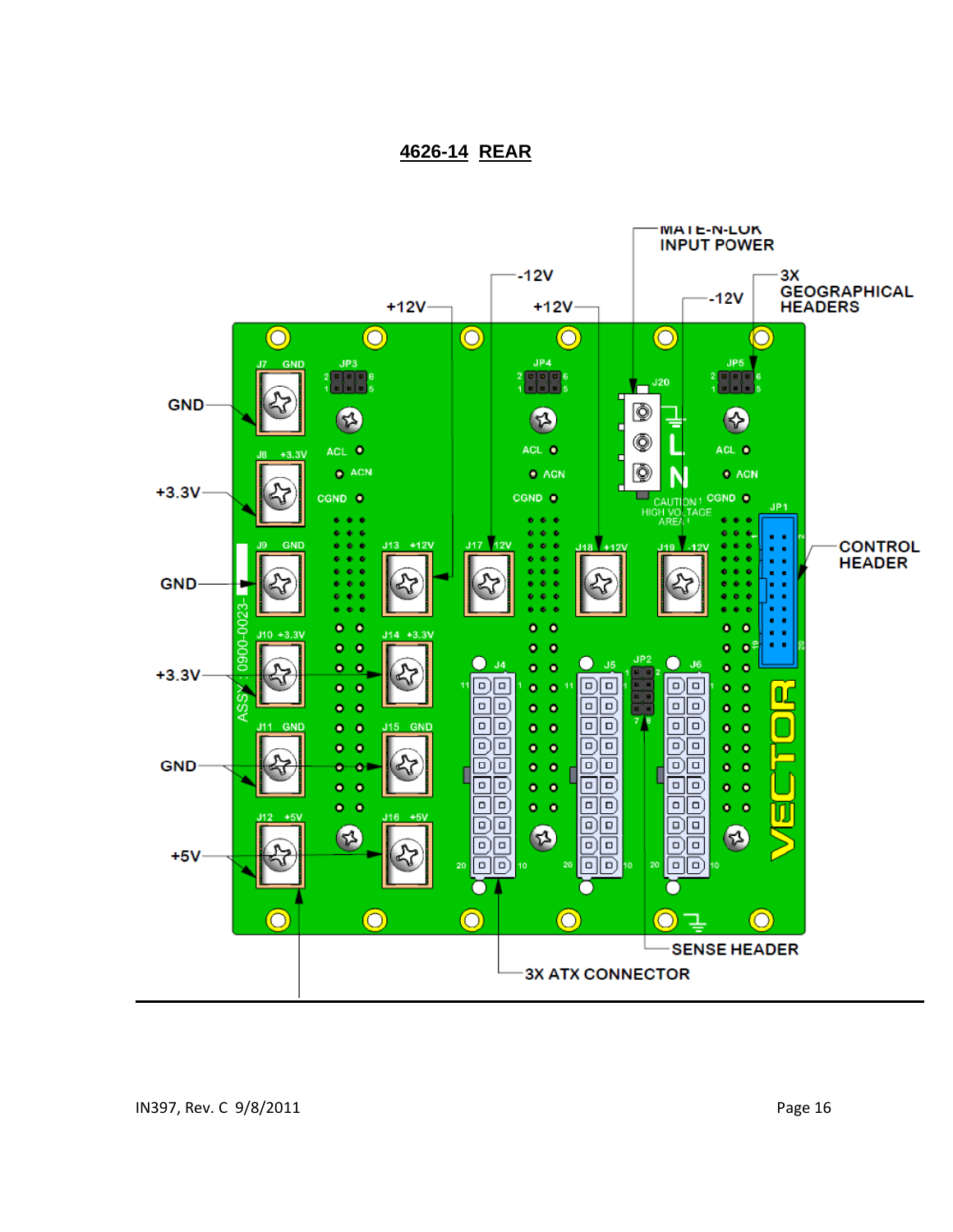

### **4626-24, 4626-24T, 4626-24B FRONT**